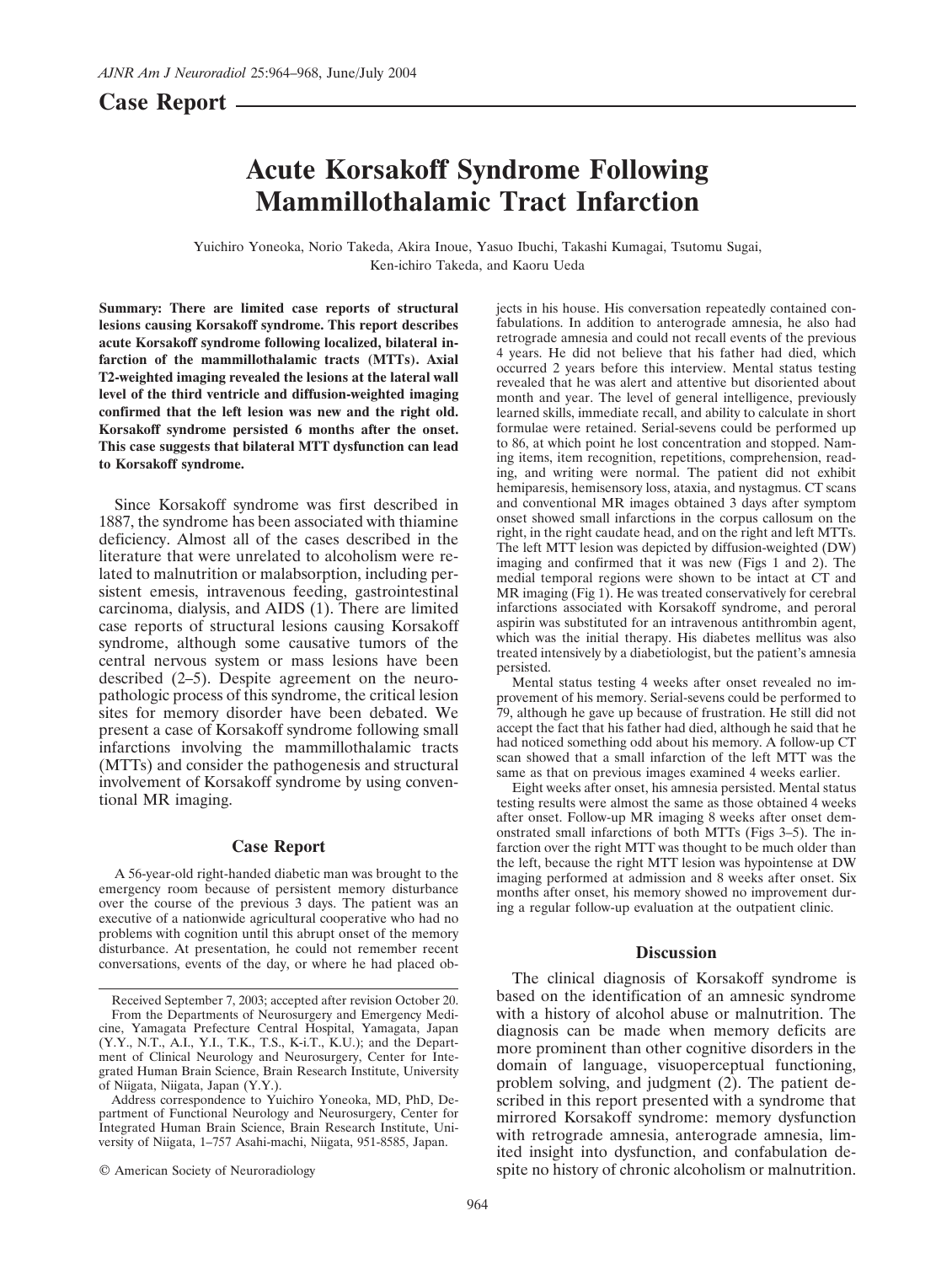



Fig 1. T2-weighted images examined 3 days after onset (*A* and *B*) show multiple ischemic lesions in the midpons, the head of the right caudate nucleus, and the left anterior thalamus. A DW image confirms the left anterior thalamic lesion as a new ischemic lesion (D). Medial temporal lobes appear intact both on T2-weighted and DW images (*A* and *C*).

FIG 2. Area of detail on T2-weighted images examined 3 days after onset (*A* and *B*) demonstrate anatomic structures, such as the anterior nucleus (An), caudate nucleus (Cd), dorsomedial nucleus (DM), globus pallidus (GP), MTT, pulvinar (P), putamen (Pt), ventral anterior nucleus (VA), ventral lateral nucleus (VL), and ventral posterolateral nucleus (VPL). An infarction on the left MTT (*C, upswept thick arrow*) demonstrated on a DW image is identical to that on the T2-weighted image (*B, upswept thick arrow*) and on the fluidattenuated inversion recovery image, which was seen on a follow-up CT scan 4 weeks after onset (*D, upswept thick arrow*), which was the same as on MR images at admission. Older ischemic lesions were also seen in the corpus callosum on the right (*A, upper descending thick arrow*), on the right MTT (*A, lower descending thick arrow*), and in the head of the right caudate nucleus (*B* and *D, descending thick arrow*). *Thick arrows* show ischemic lesions, and *thin arrows*, MTTs.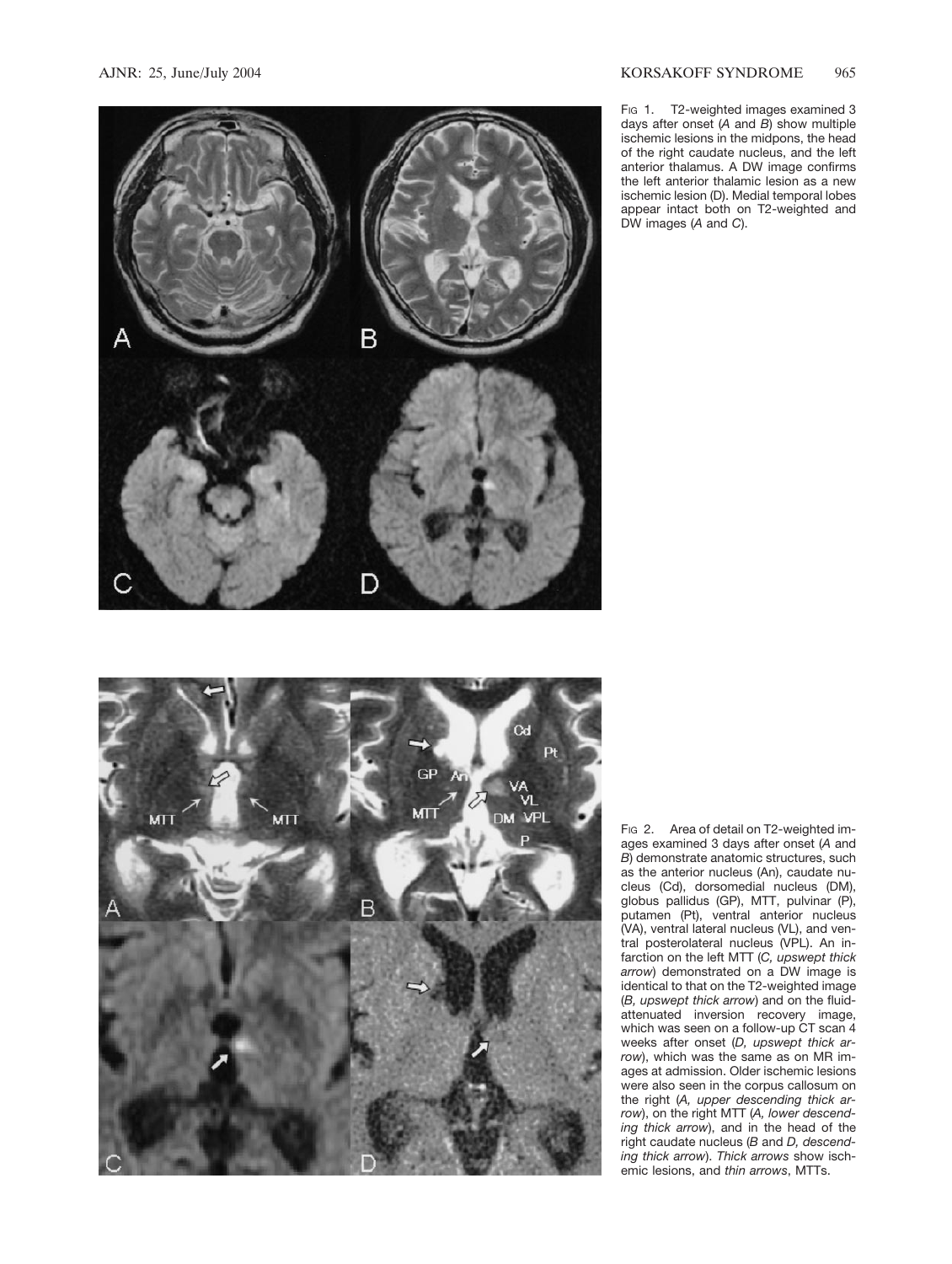Fig 3. T2-weighted images obtained 8 weeks after onset show ischemic lesions in the corpus callosum on the right and the right anterior thalamus (*C* and *D*). The infarction of the left MTT (*D*) is identical to that on MR images obtained at admission (Fig 1). DW imaging shows no acute ischemic lesions (*E* and *F*). The medial temporal lobes (*A* and *B*) are intact, which is the same finding as that on the MR images obtained at admission (Fig 1).



The two above-mentioned findings—acute memory disorder identical to Korsakoff syndrome and MR imaging findings of bilateral MTT infarctions (the left lesion fresh and the right old)—indicate that the sites of involvement in acute Korsakoff syndrome are both MTTs, leading to bilateral MTT dysfunction.

Although there is agreement on the neuropathologic mechanisms of Korsakoff syndrome, the critical lesion sites for memory disorder have been debated. From the viewpoint of the critical lesion(s) for amnesic syndrome, the thalamus and the mammillary bodies are most commonly implicated (6). Victor et al (7) pointed out that all 24 patients in whom the medialdorsal nucleus of the thalamus was affected had a clinical history of persistent memory impairment (Korsakoff syndrome). Mair et al (8) provided a careful pathologic and neuropsychological description of

two patients with Korsakoff syndrome in whom autopsies showed lesions in the mammillary bodies and the midline and anterior portion of the thalamus but not in the medial-dorsal nuclei, which was closely replicated by Mayes et al (9). On the other hand, Heilman et al (10) reported Korsakoff syndrome resulting from bilateral fornix lesions.

Recent evidence suggests that the circuit involving the mammillary bodies, the MTT and the anterior thalamus rather than the medial dorsal nucleus of the thalamus, is particularly critical in the formation of new memories (6). Visser et al (11) showed anterograde amnesia in alcoholic Korsakoff syndrome is associated with atrophy of the nuclei in the midline of the thalamus, but not with atrophy of the mamillary bodies, the hippocampus, or the parahippocampal gyrus. In addition, Harding et al (12) concluded that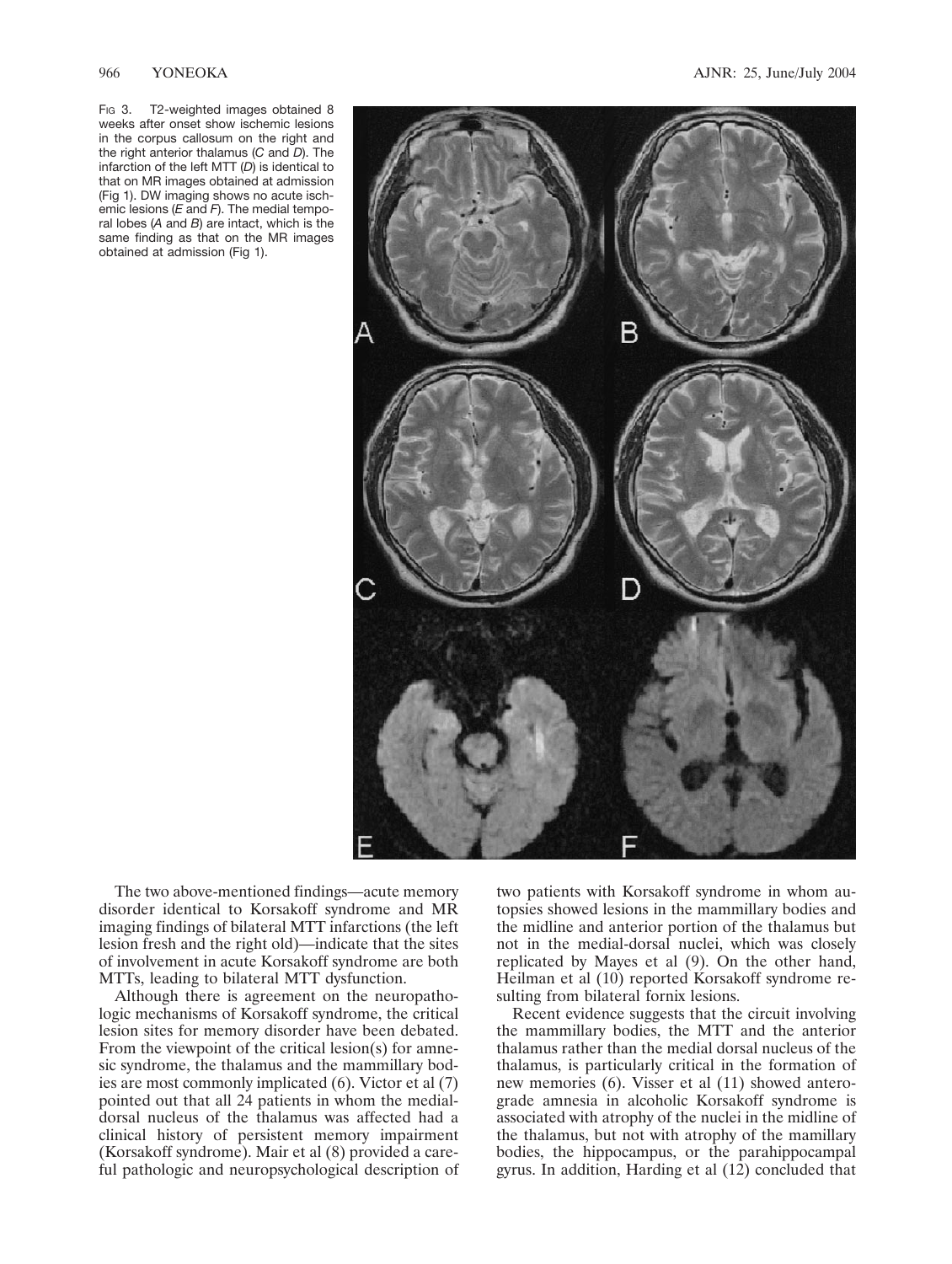

Fig 4. Magnified T2-weighted images examined 8 weeks after onset demonstrate that both MTTs are affected (*A* and *B*), which are not visible on DW images (*C*). They are not acute ischemic lesions as shown on DW images (*C*) and on fluid attenuation inversion recovery images (D).



FIG 5. Schematic figure of the limbic system and its connections. The hippocampus projects to the septal nuclei and the mammillary body via the fornix. The mammillary body projects to the anterior nucleus of the thalamus via the MTT. The anterior nucleus of the thalamus projects to the cingulated cortex via the internal capsule. The cingulated cortex projects back to the hippocampus via the cingulum bundle. Both MTT lesions can interrupt the input from the hippocampus, resulting in dysfunction of the neurocircuit in the limbic system.

neuronal loss in the anterior thalamic nuclei was found consistently only in alcoholic Korsakoff psychosis, although neurodegeneration of the hypothalamic mammillary nuclei and the mediodorsal thalamic nuclei was substantial in those with nonamnesic alcoholism and those with amnesic alcoholism with Wernicke encephalopathy.

From animal experiments, Mishkin (13, 14) argued that there are two limbic circuits in which combined lesions are required to produce severe amnesia: hippocampal (medial limbic) and amygdaloid (basolat-

eral limbic) circuits. The anterior and dorsomedial thalamus and the medial temporal lobes are the anatomic locations ("nodal points") wherein these two circuits converge and are, therefore, particularly vulnerable to the effect of discrete structural lesions (15–19). Consequently, lesions of both MTTs projecting to the anterior nucleus of the thalamus can affect the nodal points, resulting in a severe amnesic state (Fig 5).

Determining the contribution of an individual region in memory is difficult, because it is unusual to